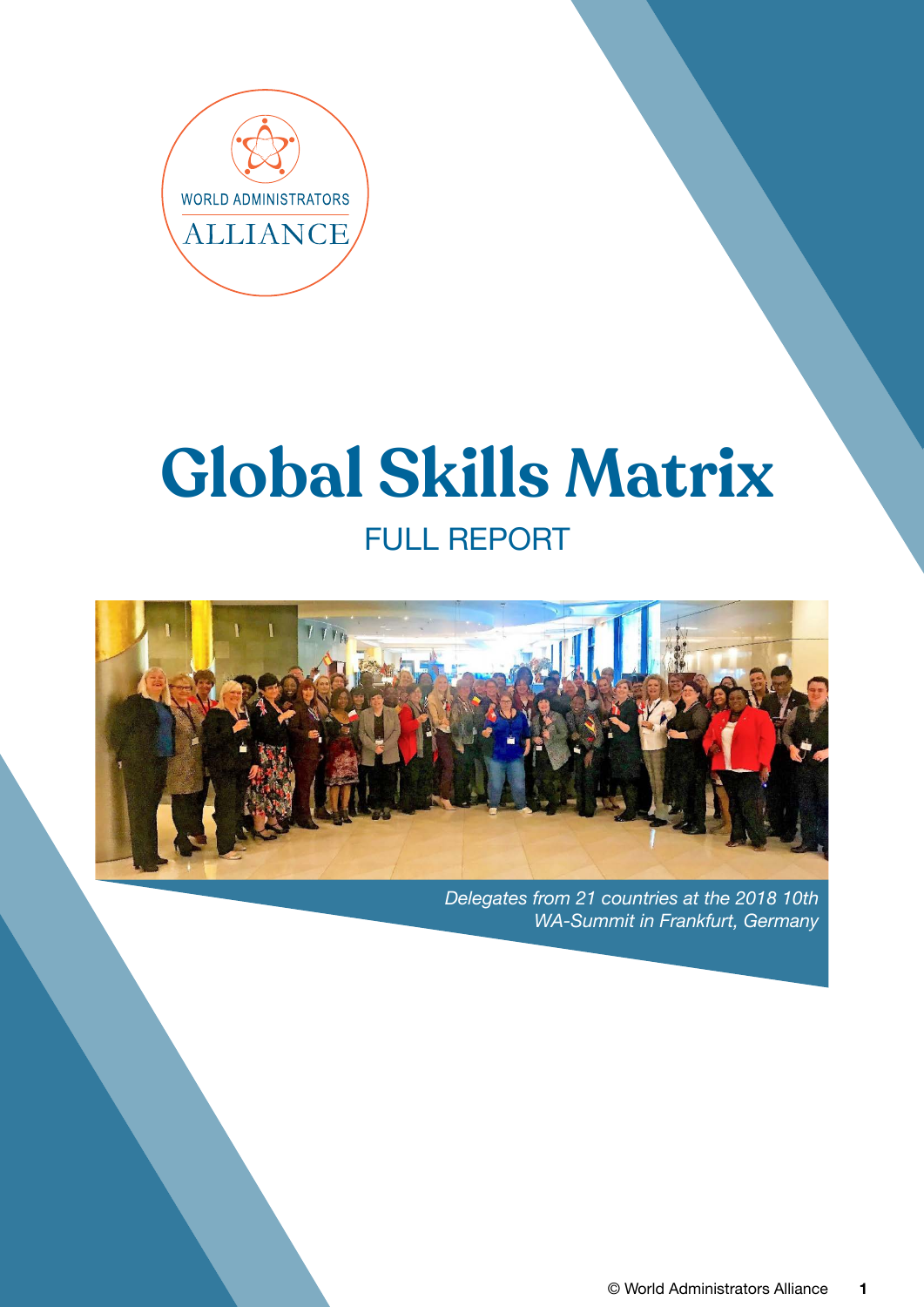# **Table of Contents**

| <b>Background</b>                                         | 3              |
|-----------------------------------------------------------|----------------|
| New Recommendation/Outcome:                               | 3              |
| Outcomes on Position Descriptions and<br>Career Pathways: | 3              |
| <b>Introduction</b>                                       | 4              |
| <b>Job Titles Covered</b>                                 | $\overline{4}$ |
| <b>Skills &amp; Personal Qualities</b>                    | 5              |
| <b>Credentials</b>                                        | 5              |
| <b>How to Use This Tool</b>                               | 6              |
| <b>Conclusion</b>                                         | $\overline{7}$ |
| <b>WA-Alliance - Global Skills Matrix</b>                 | 14             |



# **Global Skills Matrix**

A globally recognised framework for administrators and HR teams that, irrespective of country, makes it possible to identify levels of work for a given role and career progression opportunities to realise the potential to an organisation of an effective administrator.

# $>160$  different job titles

and many job titles meaning different things dependent on the employer, sector or where an administrator is based geographically. This means a lack of clarity when it comes to performance management of administrative professionals.

Administrative Assistant Executive Support Business Support Executive Assistant Personal Assistant Management Assistant

> 58% of administrators felt underutilised

73% felt their Organisation didn't understand the role or potential impact of using them properly

60% felt there was little or no opportunity for career progression within their organisation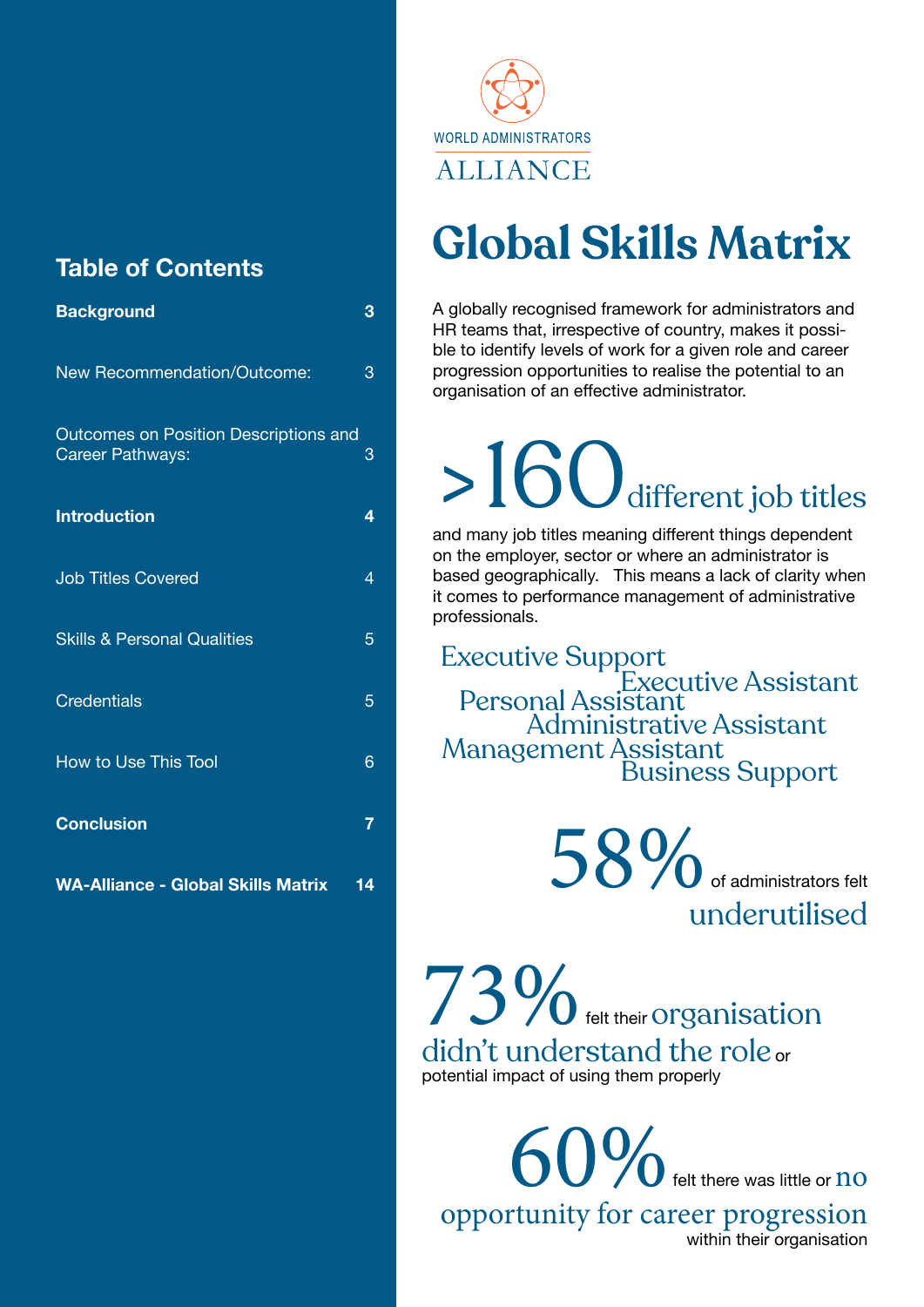

## <span id="page-2-0"></span>**Background**

The World Administrators Alliance (WAA) is a non-profit trade association that represents administrative associations, networks, and administrators from across the globe. Its purpose is to guide, influence, develop and elevate the administrative profession, to create a global community that works together for the benefit of all.

At the 2018 10<sup>th</sup> WA-Summit the International Position Titles Team presented their report which was the results from a worldwide survey that received over 3,000 responses. This survey was primarily focussed on position titles as requested by the Delegates from the 2015 9<sup>th</sup> WA-Summit. It asked about titles, tasks, and perceptions. The subsequent report and discussion by Delegates at the 10<sup>th</sup> WA-Summit led to the following new recommendation/outcome.

THAT this Report forms the basis for further discussions on Position Titles later in this 10<sup>th</sup> WASummit 2018

The new topics of Position Descriptions and Career Pathways led to useful discussions and the following outcome.

#### Outcomes on Position Descriptions and Career Pathways:

A Task Force was developed which included Andrew Jardine (UK), Cathy Harris (SA), Wendy Rapana (NZ), and Florence Katano (Uganda), with Veronica Cochran (USA) supporting.

The discussions by the Delegates at the 2018 WA-Summit led to the following outcome:

The Task Force was asked to create a unifying framework for administrative/office professionals and HR departments such that, irrespective of

country, it is possible to identify levels of work – i.e. performance expectations, salary ranges and career pathways – for a given job/role profile.

The new Task Force was expanded to include Vicki Faint from New Zealand to take the lead and this report is the outcome of the consultation and discussions within the Task Force over the past two years.

#### Why Now?

There has never been a more important time for organisations to utilise their administrators to their full potential. Covid-19 has increased the need for management to be more agile and operating at maximum capacity. An organisation needs to ensure the ROI on their executives' salaries is maximised. A career administrator with clear goals and objectives, combined with opportunities for personal development and career progression is a key component for achieving this.

Are your job descriptions up to date? Do you organise administrator specific training? Do you have a clear career progression for your administrator team? Do they have objectives and KPIs in place for the next year?

If your answer to any of these questions is no, then now is the time to review and take actions.

**PLEASE NOTE:** within this document the term "Administrator" is used as a generic to cover all the 160 titles around the world. As an overarching term it links with the World Administrators Summit and the newly incorporated World Administrators Alliance.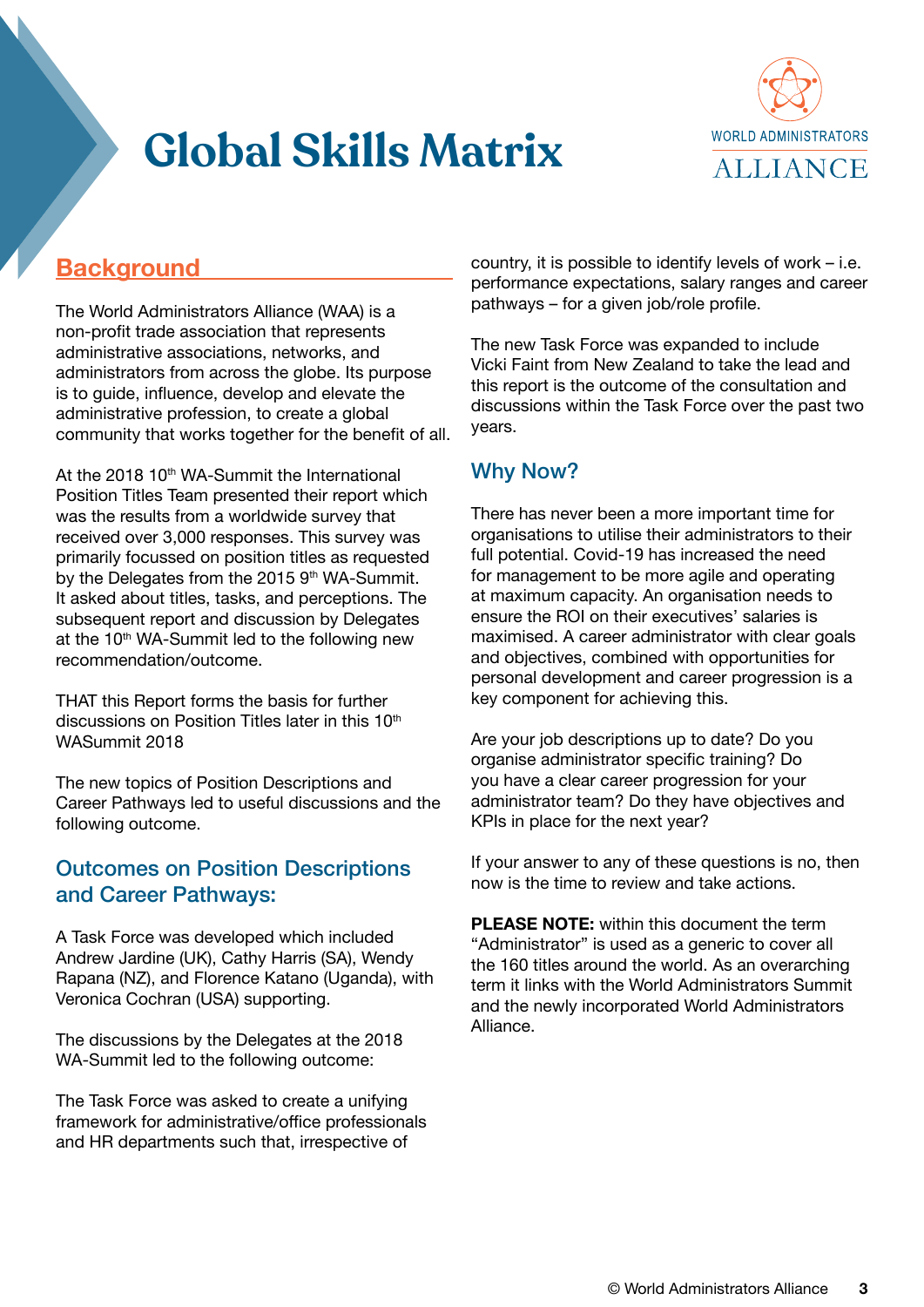

# <span id="page-3-0"></span>**Introduction**

Administrators generally work with managers and executives (or in some countries for wealthy or celebrity individuals and families), undertaking a variety of business support tasks.

They often act as the manager's first point of contact. Managers often rely heavily on their administrators, trusting that work will be handled efficiently in their absence; discretion and confidentiality are therefore essential attributes of a successful administrator.

Administrators need extensive knowledge of the organisation in which they work. They need to know who key personnel (stakeholders) are, both external and internal, and understand their manager's, and by extension, the organisation's aims and objectives.

In addition, administrators are likely to be responsible for miscellaneous tasks to support their managers, which will vary according to the sector and to the manager's requirements, e.g., completing some corporate governance reporting (to ensure that the business is being run properly and complying with legislation and regulations) or conducting research.

Depending on circumstances some administrators do all the administrative work themselves, while others take responsibility for recruiting and training junior staff and delegate some less demanding and confidential work to them.

Finally, for those administrators who work as an assistant for a wealthy family or individual, instead of for a corporation the work undertaken may cover home or personal life maintenance tasks, such as ensuring household bills are up to date or hiring cleaners.

For additional details on job titles, see the table on page 17 of this report.

### Job Titles Covered

Job titles for administrative roles, will vary according to the employer. In some organisations, the job titles 'personal assistant' and 'executive assistant' are interchangeable. In others, an executive assistant is more senior than a personal assistant and will take on more responsibility, such as some corporate governance or team organisation work. In some organisations, a personal assistant role is an entry-level job; in others, it requires a great deal of experience and is paid accordingly.

This matrix includes titles arising from the [2017](https://wa-summit.com/wp-content/uploads/2019/10/2018-WA-Summit-International-Position-Titles-Report-FINAL.pdf)  [worldwide survey conducted for the WA-Summit](https://wa-summit.com/wp-content/uploads/2019/10/2018-WA-Summit-International-Position-Titles-Report-FINAL.pdf)  [2018](https://wa-summit.com/wp-content/uploads/2019/10/2018-WA-Summit-International-Position-Titles-Report-FINAL.pdf), such as:

*Administrative Assistant* includes administrative assistant (including coordinator, specialist and associate) and senior administrative assistant.

*Personal Assistant* includes personal assistant, senior assistant and virtual assistant.

*Project Administrator* includes project administrator (including coordinator, specialist and associate).

*Executive Assistant* includes executive assistant (including senior executive assistant), chief executive assistant (or chief administrative assistant), senior executive assistant.

*Office Administrator* includes office manager and office administrator (including operations assistant or operations manager).

*Secretary* includes executive secretary, secretary.

An additional title which is becoming more common at the highest levels is that of Chief of Staff (especially in the United State of America).

In some organisations/countries it may be required to work overtime during peak times and when deadlines are close. Many administrative professionals follow their manager's schedules, which could mean these roles are rarely 9-to-5.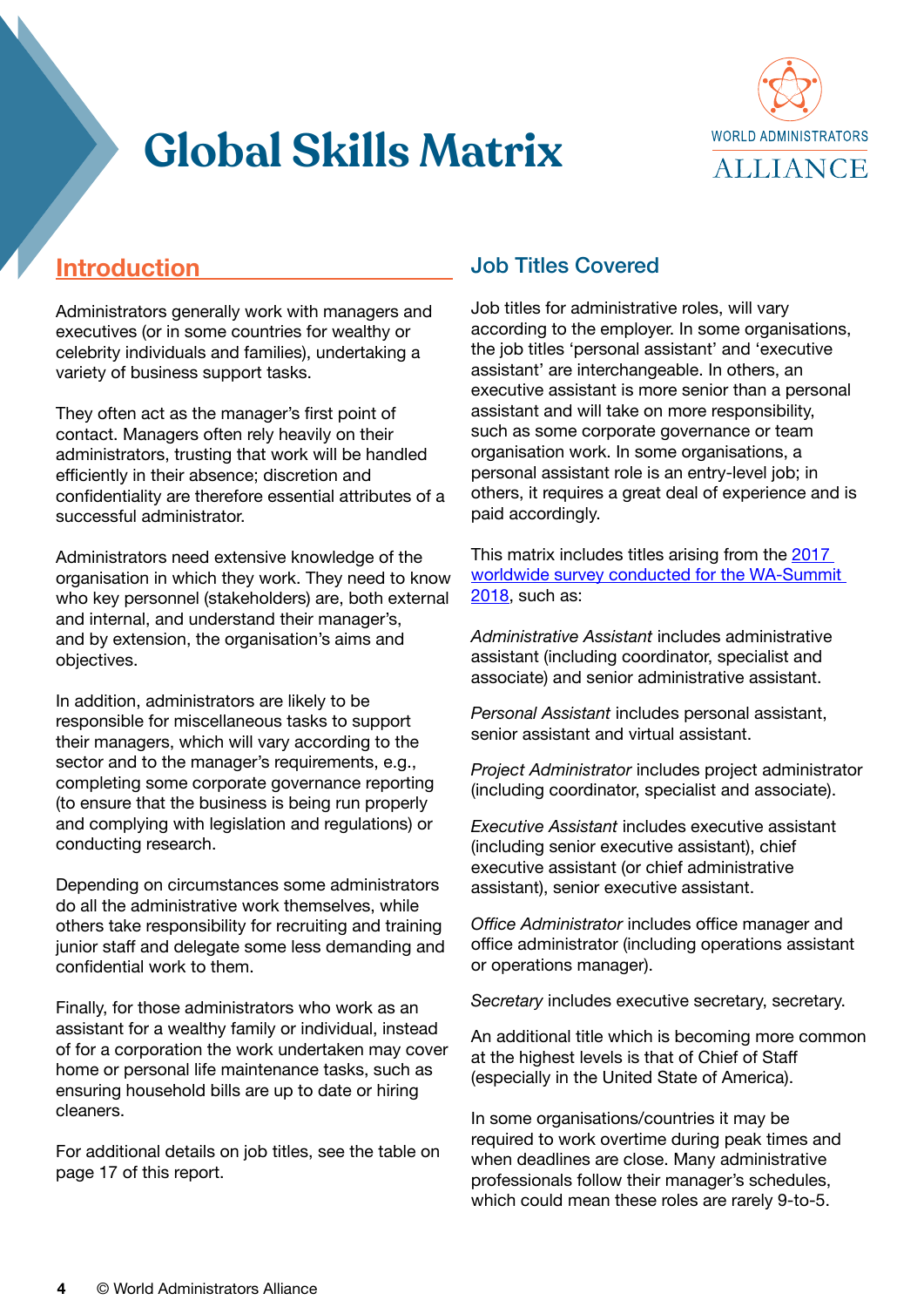

### <span id="page-4-0"></span>Skills & Personal Qualities

In addition to relevant experience and administrative knowledge, you will need to show evidence of the following:

#### **1. Skills**

- exceptional written and oral communication skills
- excellent technology skills including knowledge of a range of software packages
- good organisational and time management skills
- the ability to research, digest, analyse and present material clearly and concisely
- excellent interpersonal skills
- tact and diplomacy
- negotiating skills
- problem solving
- emotional intelligence

#### **2. Personal Qualities**

- the ability to work under pressure and to tight deadlines
- honesty and reliability
- self-motivating
- flexibility & adaptability to juggle a range of different tasks and to work extra hours to meet deadlines
- attention to detail
- discretion and trustworthiness: you will often be party of confidential information
- service orientation

There are also a number of specific skills which may give you a competitive advantage. For example, shorthand and audio typing are still used, and knowledge of a foreign language in many countries may be essential, in others useful, and in yet others not required.

**PLEASE NOTE:** All skills gained at each level are transferrable through all levels as they make up your skills and knowledge base.

### **Credentials**

Generally no formal academic qualifications are required as standard, although some employers may require candidates to have minimum qualification at a specific level, and some may prefer degrees.

Although this area of work is open to a large range of people, a qualification in business, management and/or administration increases your opportunities.

Additionally, some subjects are more relevant for certain industries, e.g. English literature for publishing and law for legal work.

Entry without a degree is possible as personal qualities, experience and general administrative skills are typically considered more important.

A qualification in ICT or MOS certification may also be valuable or even required.

There is also advantage in attaining relevant professional certifications from professional bodies within the administrators' own country as a further demonstration of skills and knowledge.

It is unusual to enter directly into a senior position as a recent graduate (at whatever level) due to the level of experience expected of you. However, it is not impossible and one way of increasing your chances would be to study for a relevant qualification. Relevant qualifications are designed to equip individuals with the skills essential for this profession.

International Credentialing Information will be added to the matrix at a future date once this research has been completed.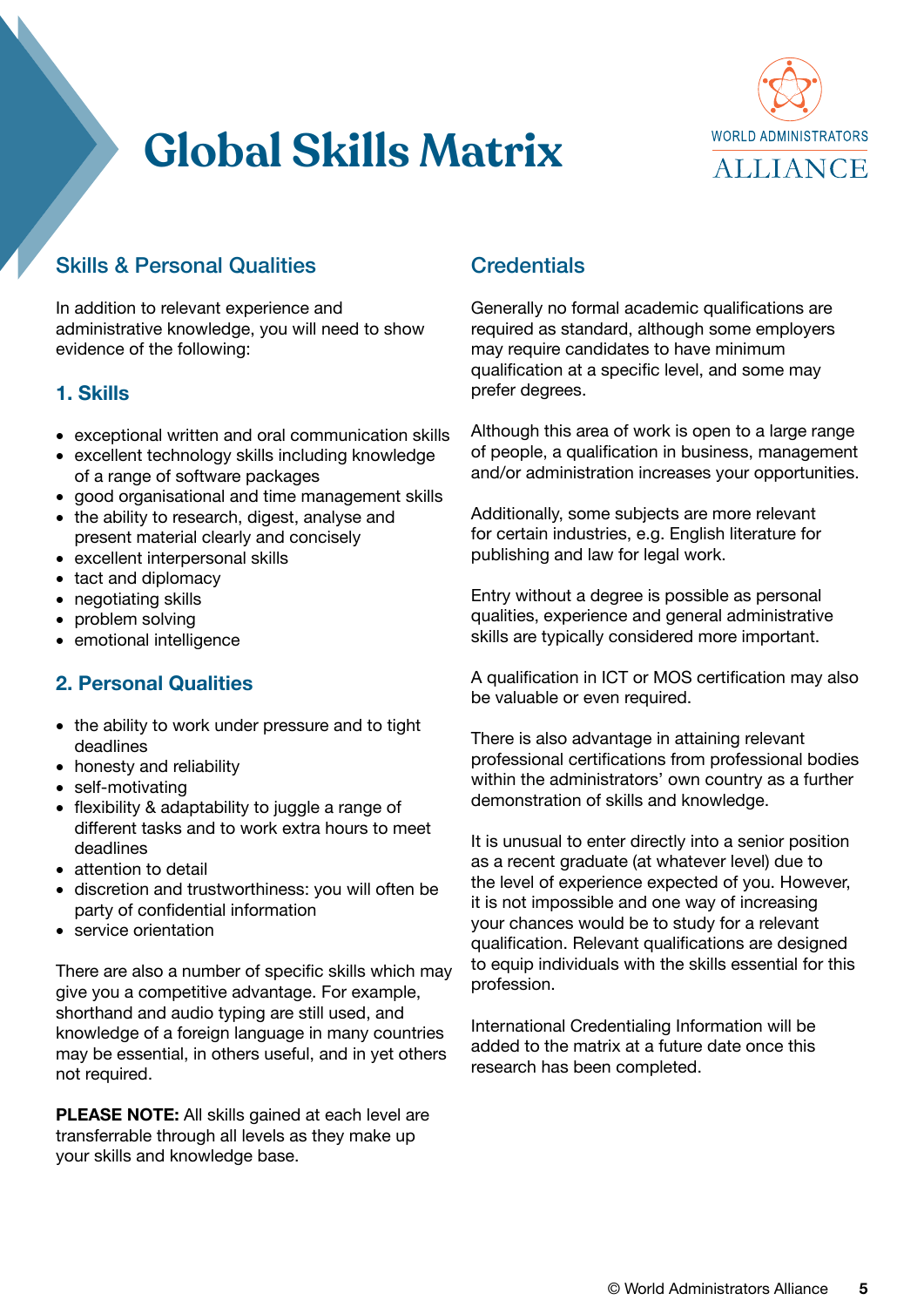

### <span id="page-5-0"></span>How to Use This Tool

For those who are administrators very often the most important thing is to know where your role fits. To do this the following steps to use the Global Skills Matrix may be the best approach.

- **Step 1:** Check the skills in the different levels of the Global Skills Matrix to find the level which largely matches your skills.
- **Step 2:** Check the Tasks, in the Tasks Matrix to see which level largely match the tasks that fit with those in your own position description or that you do in your day-to-day work.
- **Step 3:** You may find further and more detailed information in the Role Profiles which are linked at the bottom of each level to help you find a match/similarity.

If your company has not created a job description for you which reflects your role, you may find it useful to view our Role Profiles for each level or to create your own using the skills and tasks listed in our matrices.

For tools to help you to utilise this report fully please visit https://www.globalskillsmatrix.com/

At this stage look wider than solely you and your role, to see how you fit within the administrative profession. This information will assist you with determining a pathway for yourself either within your current employment or outside of it, to develop a pathway.

The information contained in the Matrix is intended to assist you as an administrator in understanding where you fit and how you can progress. It is also to assist your executive, your HR Department, and recruiters to better understand the roles administrators fulfil, the structure and range of tasks within those roles, and show a clear career pathway for those who wish to progress.

This Tool is not intended to change position titles within your organisation or your country. It is aimed at clarifying what an administrator does, how they support and contribute to their employment and how globally this sits together providing a career pathway.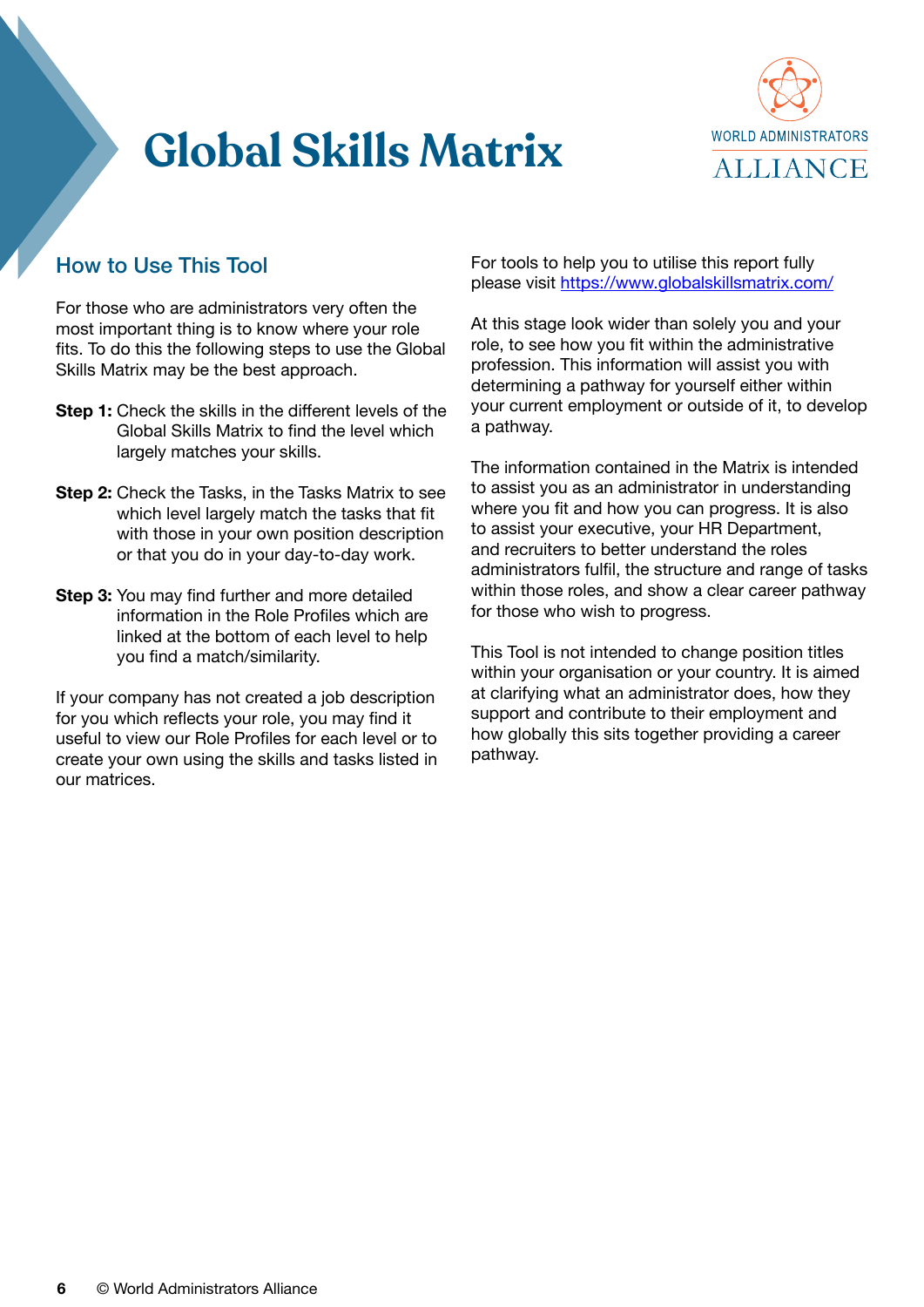

# <span id="page-6-0"></span>**Conclusion**

One of the biggest factors causing ambiguity and confusion about the role of the administrator is poor position/job descriptions (PDs/JDs). Far too often, PDs/JDs written for administrators fail to fully grasp the complexities of the roles and the numerous ways in which the administrator supports their executive/manager. In many cases, existing PDs/JDs are completely out of date, describing little more than the simplest routine, everyday tasks that have been performed by administrators for decades.

Inaccurate PDs/JDs too often contribute to a lack of understanding of the depth of the administrative professional role, which in turn leads to undervaluing the administrator in the organisation, ill-advised rationalisation of the administrator role in some organisations, equally ill-advised rationalisation of administrators and a general failure to make the most of the potential of the administrator.

Professional certification or academic qualifications (referred to as credentialing), where available in countries, will be more fully set out in the **International Credentialing Report**, once completed. Gathering information about qualifications globally is complex. Phase 2 of this project, once endorsed, will be the gathering of data in respect to global qualifications and credentialing for inclusion in this report.

However, it should be noted that as this is a living document, information on relevant and appropriate qualifications from every country is welcomed, so that the document can be updated and is fully relevant for all Administrative Professionals internationally.

Administrators are valuable within the workplace. But their value can be so much greater with the right approaches with the correct training and education, with the right frameworks and ways of working, and with a better understanding of how they can assist their managers.

#### **PLEASE NOTE:**

- 1. This report is a living document and is open to be modified, added to or adjusted as required.
- 2. The role profiles linked to the Global Skills Matrix are for guidance only. They are aimed at those from smaller businesses and those who currently may not have a position description to refer to.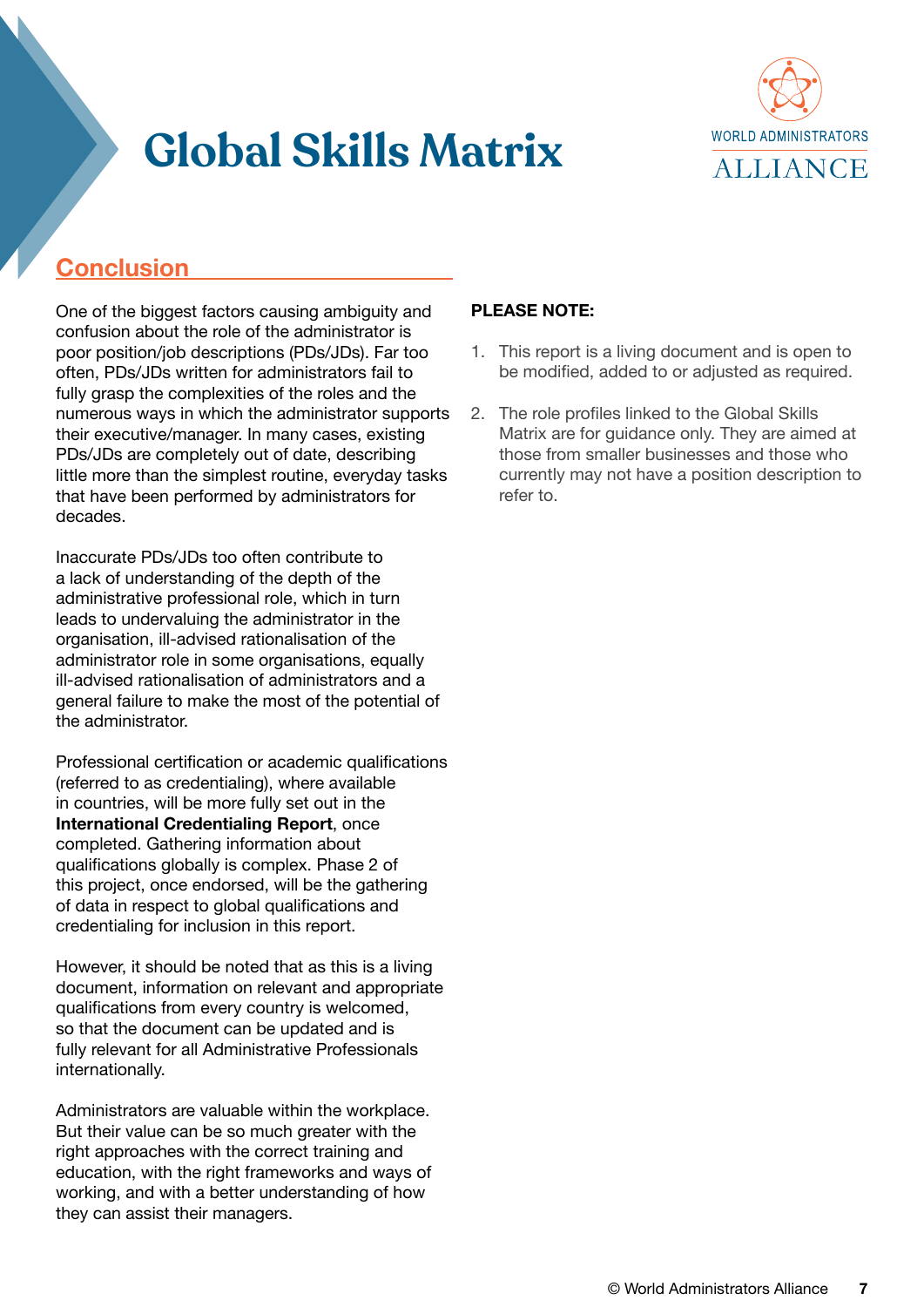

### **Level 1**

### **Responsibilities/Tasks**

The job itself can encompass a wide variety of different duties and responsibilities/tasks. Level 1 administrators generally provide support to a team or group of people, a department, or a specific business function. 'Support' in this context means that the administrator handles operational/ administrative tasks, including but not limited to:

- Generating documents following organisation standards
- Using software (spreadsheets, databases, presentations, websites, etc.)
- Booking meetings and planning staff events
- Filing
- Covering reception
- Answering the phone, taking messages, and re-directing calls
- Receiving incoming and outgoing mail
- General administration knowledge

In addition, Level 1 administrators are likely to be responsible for miscellaneous tasks to support their executive(s)

Finally, it is also possible (most commonly in the USA) for an entry level administrator to work for a wealthy family or individual, instead of for a corporation. If this is the case, the work of the Level 1 administrator may also cover home or personal life maintenance tasks, such as ensuring household bills are up to date or hiring cleaners.

### **Skills & Personal Qualities**

In addition to relevant experience and secretarial and administrative knowledge, you'll need to show evidence of the following:

#### **1. Skills**

- Technical (computer, software, apps, AI (application), social media, etc.)
- Verbal and written communication (e.g. drafting basic standard leer memos, emails and internal communications)
- Interpersonal and customer service
- Organisational and planning (including multitasking)
- Ability to focus and attention to detail
- Problem solving
- Discretion and confidentiality
- Prioritising

#### **2. Personal Qualities**

- Able to work under pressure and to tight deadlines
- Self-motivated
- Flexible and adaptable to juggle a range of different tasks and to work extra hours to meet deadlines
- Honest and reliable
- Attentive to detail
- Discrete and trustworthy: you will often be party to confidential information
- Service orientated

There are also a number of specific skills which may give you a competitive advantage. For example, shorthand and audio typing are still widely used, and knowledge of a foreign language may be useful.

[Level 1 Role Profile](https://wa-summit.com/wp-content/uploads/2021/09/2021-09-16-Level-1-Job-Profile.pdf)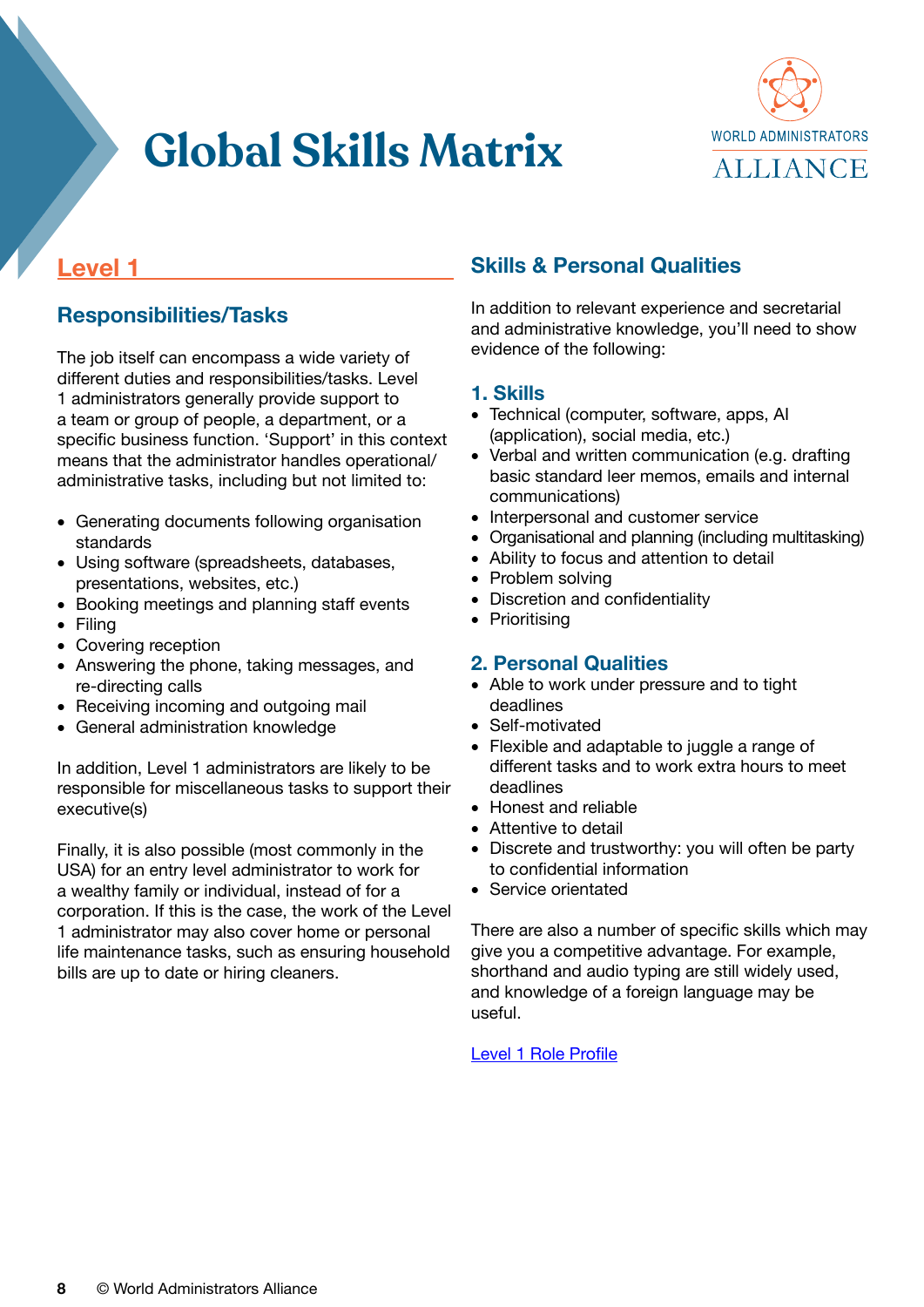

### **Level 2**

### **Responsibilities/Tasks**

It is expected that Level 2 administrators will carry the expertise learned at Level 1 into Level 2. They are also expected to manage much more, including but not limited to:

- Managing calendars and scheduling
- Managing meeting documentation
- Minute taking
- Travel co-ordinating
- Project assistance
- Operations duties including perks, parking, and maintenance registers
- Human Resource assistance e.g. onboarding / offboarding and payroll
- Manage own time and prioritise
- Confidently arrange and participate in video conference calls and on-line meetings

The best Level 2 administrators often act as partners with the person or people they support. To do so successfully, they must understand not only the details of the executive's job, but also how he/she thinks and makes decisions. Level 2 administrators are often trusted with a great deal of confidential business and personal information, so discretion and good judgement are essential skills.

### **Skills & Personal Qualities**

In addition to relevant experience and secretarial and administrative knowledge, and including the skills gained at Level 1, you will need to show evidence of the following:

#### **1. Skills**

- Sound basic office procedures, processes, and office management knowledge
- Time management
- Self-motivated
- Cultural awareness
- Ethical awareness
- Decision-making

#### **2. Personal Qualities**

- Typing, filing, and other clerical skills are important, but the best Level 2 administrators often have strong personalities that are exhibited through several beneficial soft skills:
- Communication
- Managing your own time
- Trustworthiness
- Multitasking

There are also a number of specific skills which may give you a competitive advantage. For example, shorthand and audio typing may still be used, and knowledge of a foreign language may be useful.

#### **Qualifications**

According to our research, Level 2 administrators typically have at least a professional qualification, though some employers might prefer candidates with an academic degree or qualification. Previous administrative or secretarial experience is required.

#### **What to Expect**

Level 2 administrators' roles can be demanding and challenging, but also very rewarding. With the right partner, an administrator can become an invaluable business ally and a powerful part of the team.

Level 2 administrators typically work in an office setting and interact with visitors, callers, and other executives in addition to their own bosses. Work can be fast-paced and demanding, and the gatekeeper role sometimes requires Level 2 administrators to say no to people who do not want to take no for an answer.

#### **Employers**

Level 2 administrators work in a range of large, medium-sized and small organisations across all sectors.

[Level 2 Role Profile](https://wa-summit.com/wp-content/uploads/2021/09/2021-09-16-Level-2-Job-Profile.pdf)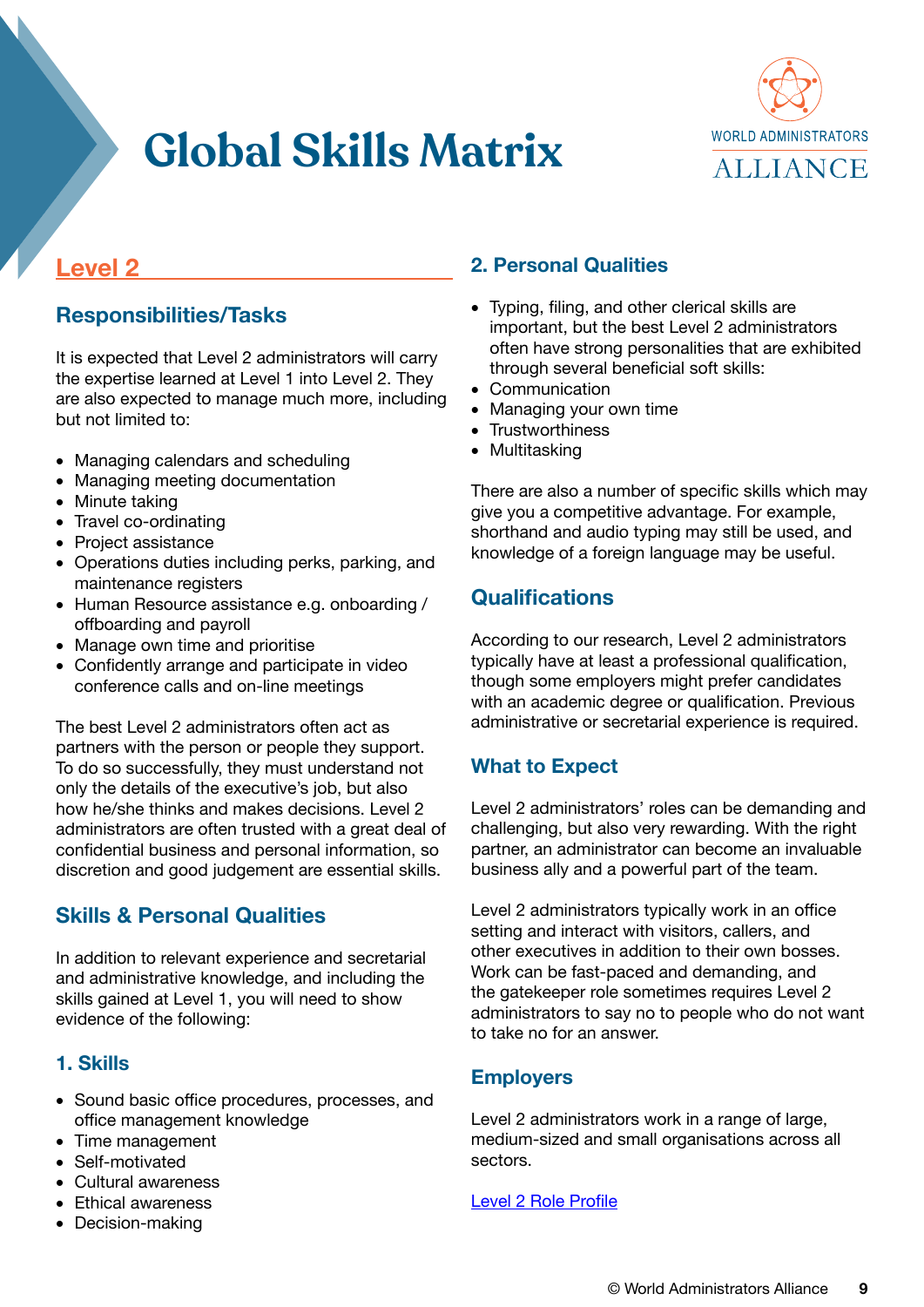

### **Level 3**

### **Responsibilities/Tasks**

- Support and supervise administrative staff
- Assist project teams in timely completion of projects
- Manage and maintain budgets for projects, office expenditure e.g. stationery
- Maintain administrative and personnel databases correspondence, HR functions including managing, recording and maintaining employee leave time records
- Research and recommend suppliers
- Actively seek constant improvement of processes
- Effectively manage multiple managers
- Manage email in-box(es) of executive(s) to agreed level
- Present at meetings
- Implements or maintains disaster recovery plan
- Organise meetings (e.g. strategic planning day), conferences and events
- Meeting administration including preparation of agenda, papers, and minutes
- Awareness of staff morale

#### **Skills & Personal Qualities**

#### **1. Skills**

- Staff management
- Resilience and stress tolerance
- Mentoring
- Delegation
- Negotiation
- Higher level communication skills
- Project/event coordination/management
- Understanding of organisation's and executive(s)'s objectives, goals and KPIs
- Office coordination (e.g., budgeting, perks, parking, vehicles, and maintenance)

#### **2. Personal Qualities**

The Level 3 administrator is a specialised management position that requires being in touch with all elements of a company. A good Level 3 administrator is often a sign of a successful and productive office environment and having that kind of impact takes a certain set of skills. Hiring managers will look for a candidate with these traits to find a Level 3 administrator who can really make an impact.

- Optimistic
- Shows initiative and anticipation of needs
- Active interest in the company's well-being
- Excellent communication skills
- Ability to be accessible and friendly

#### **Qualifications**

You can become a Level 3 administrator with strong and extensive administrative experience and by holding professional qualifications. It may also be helpful to hold an academic degree. However, a qualification in the following subjects may be particularly helpful:

- Business administration/business management
- Computing and information technology
- Human resource management
- Management
- Public administration.

Many Level 3 administrators often enter at Level 1 and work their way up with experience. Some employers may ask for a management qualification at Level 3. You don't usually need a postgraduate qualification to become a Level 3 administrator, but some candidates choose to do further study in a business-related field.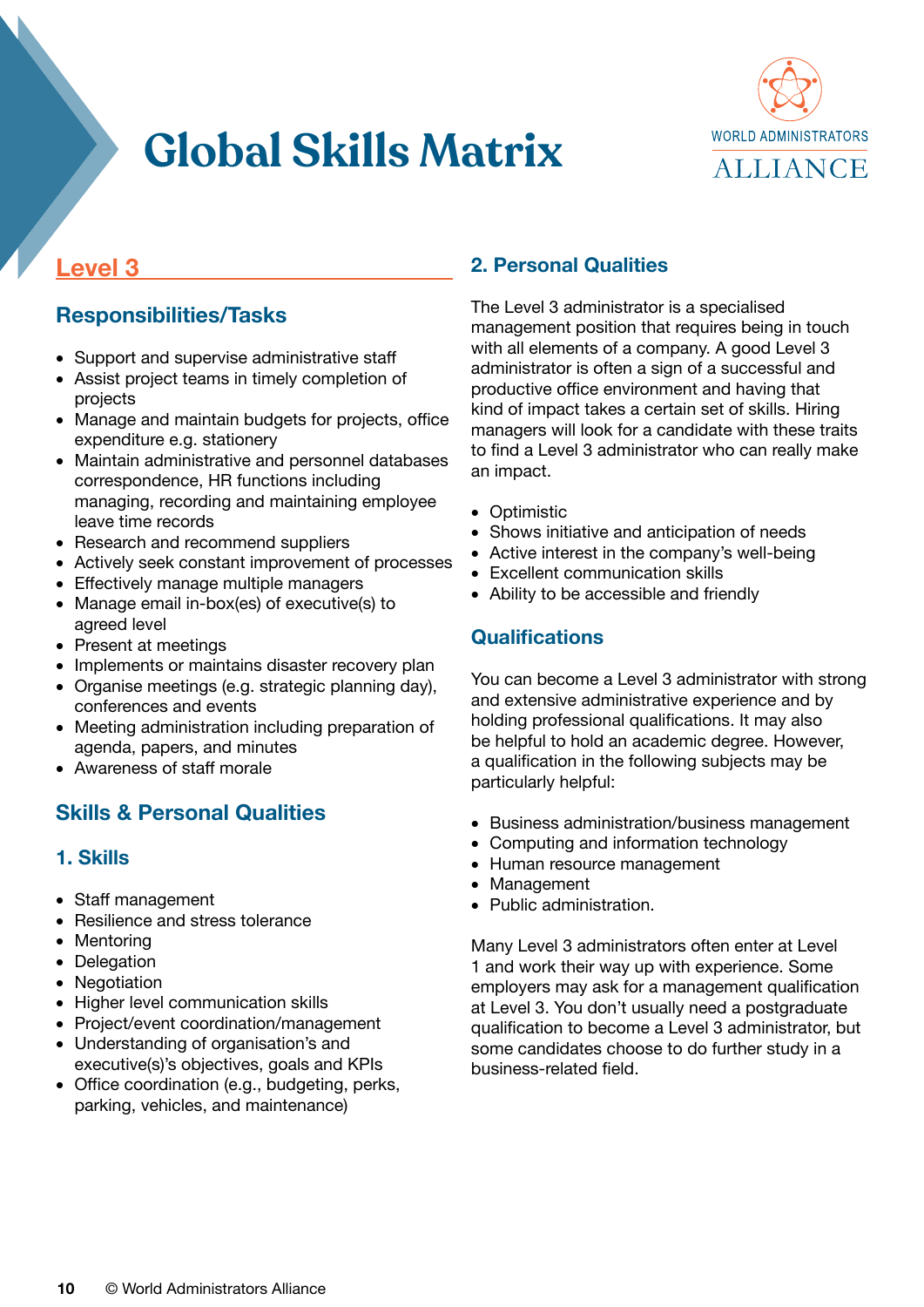

#### **What to Expect**

- Work is often office-based. The size and style of the office will depend on the organisation you work for. For example, you may have an office to yourself or share with a team in an open-plan office. Alternatively working from home has become more accepted due to Covid-19 and hot-desking may have become common for the times when people do go to the office.
- Jobs are available in towns and cities throughout most countries. There may also be opportunities with smaller businesses, perhaps sole-charge, in rural locations.
- In most posts, smart, professional dress is expected, particularly in customer-facing roles.
- The work can be challenging, as you're often responsible for meeting targets and deadlines and disciplining staff.
- You may travel between offices if you're working at split-site locations or other branch offices, or sometimes farther afield for training and conferences.

[Level 3 Role Profile](https://wa-summit.com/wp-content/uploads/2021/09/2021-09-16-Level-3-Job-Profile.pdf)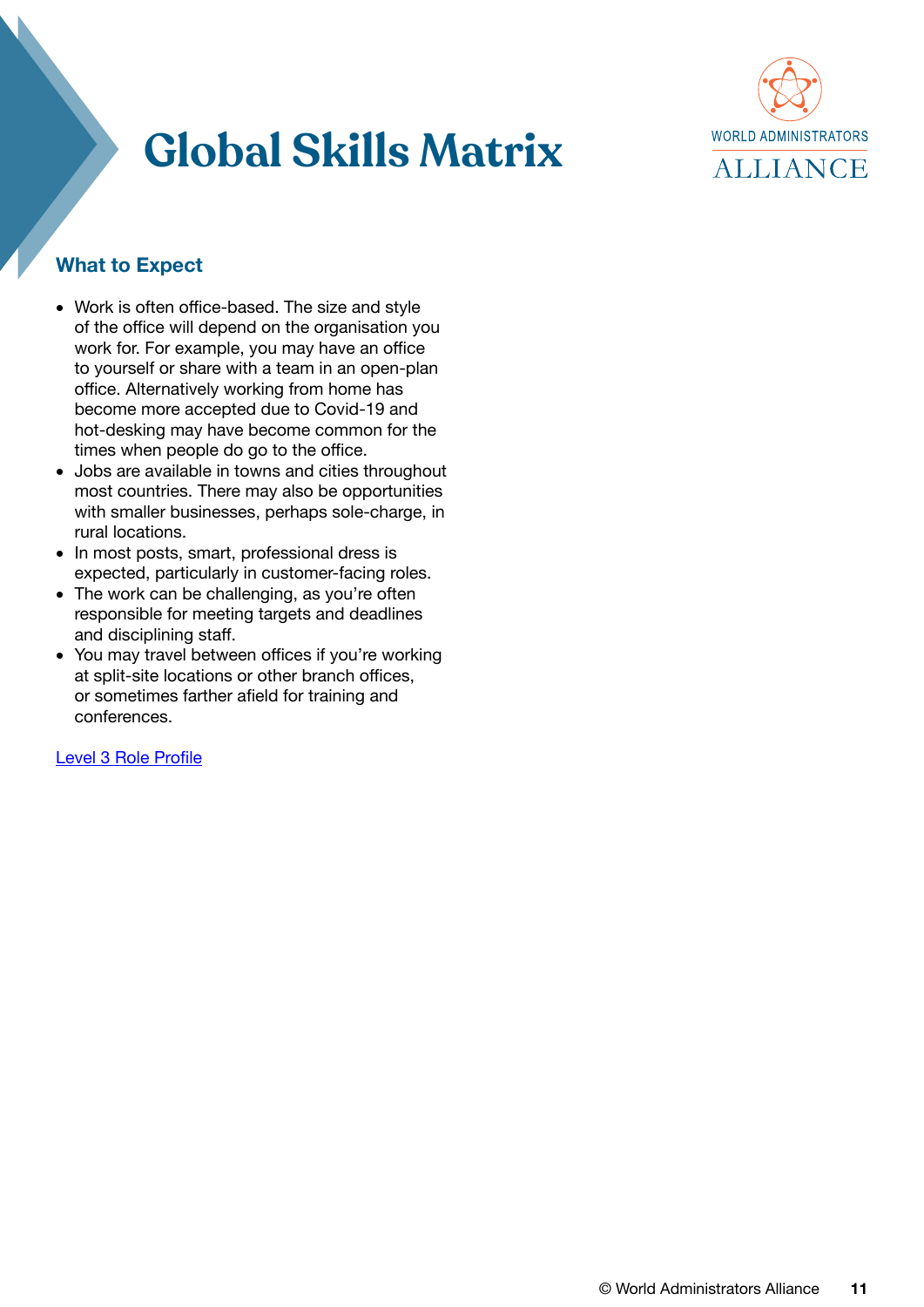

### **Level 4**

### **Responsibilities/Tasks**

As a Level 4 administrator, you will be a leader in your own right and will be using all the skills used at Levels 1, 2 and 3.

New responsibilities include:

- Prepare and maintain company documents and reports
- Higher level management of in-box for manager(s) and self
- Review and gain approval for expense reports
- Support preparation of project documents, reports, brochures, and budgets
- Manage and coordinate employee recruitment, performance evaluation and termination processes
- Prepare and maintain office procedures
- Research and compile basic briefing documents
- Confidently analyse data
- Attend leadership meetings as part of the leadership team
- Conduct governance activities and meeting administration (e.g., AGM, Board Member onboarding), including preparation of agenda, papers, and minutes

#### **Skills & Personal Qualities**

#### **1. Skills**

- Integrity
- Writing (drafting letters and reports)
- Leadership
- Strategic thinking
- Critical thinking
- Complex analysis and evaluation
- Proactively supporting and driving the organisation's and executive's objectives, goals and KPIs
- Ability to work autonomously
- Stakeholder knowledge
- Project management knowledge
- Financial knowledge
- Business knowledge, including 'of the business'
- Governance legislation and meeting knowledge

### **2. Personal Qualities**

- Knowledge of administrative and governance procedures
- Organised and good planning ability
- Good communication and interpersonal skills
- Accurate and detail orientated
- Time management and prioritisation
- Teamwork
- Leadership
- Computer proficiency
- High levels of cognitive flexibility; comfortable switching between strategic and operational thinking

#### **Qualifications**

A professional qualification may be required for some roles. Some employers may require an academic degree for a Level 4 administrator. In specialised industries, such as the legal and medical fields, employers often require specific training or experience.

#### **What to Expect**

Your work involves standard office hours during weekdays. You may have an option to work parttime. You are generally expected to meet deadlines and attend a lot of meetings. Your work is mainly office-based, but you may have to travel for some meetings. On occasion it may be necessary to work longer hours to accommodate lengthy meetings and to complete reports, such as the company annual report, for regulatory deadlines.

#### **Employers**

Level 4 administrators work in a range of different organisations in the private, public and not-for-profit sectors.

#### **Work Experience**

A Level 4 administrator usually requires some targeted on-the-job training to learn the more detailed aspects of their role within a specific industry.

#### [Level 4 Role Profile](https://wa-summit.com/wp-content/uploads/2021/09/2021-09-16-Level-4-Job-Profile.pdf)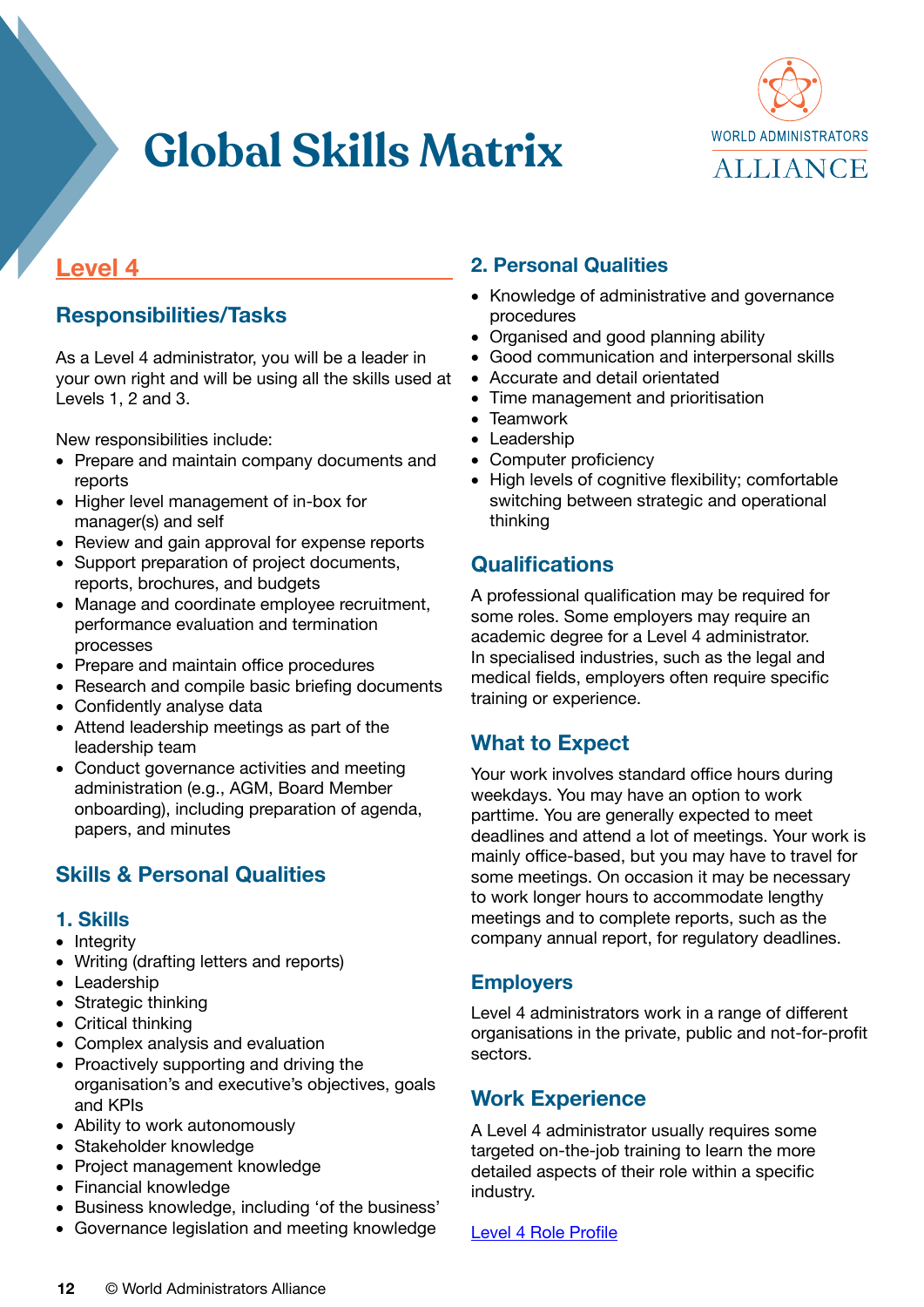

### **Level 5**

#### **Why are we including the Chief of Staff Role?**

This is a very senior role. A Chief of Staff is the equivalent of a senior vice president in most companies. It is not a senior assistant role, although a few senior assistants have moved from a level 4 to a level 5 once they have received training in change management and people management.

We have included the role here because much like the rest of the profession, there is confusion in businesses as to what the role is. Many businesses are promoting senior assistants to this role because they are not sure how else to promote them.

Including this level seeks to clarify the difference between a Level 4 and a Chief of Staff.

#### **Responsibilities/Tasks**

Accordingly, the responsibilities are many and varied; the high-level responsibilities will include:

### **Management**

- Large/complex project management skills
- Manage office of the CEO, including direct reports, co-ordinate and oversee team-based administrative support for CEO – seamless and orderly day-to-day operations, calendar and engagements
- Work closely with members of senior leadership teams to organise and align strategic priorities
- Work closely to manage communication and/or confidential matters for key stakeholders
- Lead recruitment processes for members of staff
- Organise and establish plans from ad hoc and inconsistent practices
- Perform analysis on results and use data to drive strategic direction
- Understand key priorities for the larger organisation and shape agenda accordingly
- Manage research and advance planning for the CEO

• Ensure that the processes designed to aid integration, such as board meetings, strategic planning, business reviews, executive council, events, etc., run smoothly

#### **Communications**

- Identify and manage priorities and critical issues that have public impact and require the attention of the CEO
- Serve as an 'early warning system' to signals from the environment, assess and, when appropriate, pass on to the CEO
- Develop and execute a consistent high-volume communication strategy from the Office of the CEO in partnership with senior management
- Oversee and refine Office of the CEO communication high-volume strategy with senior team leaders and the broader organisation
- Oversee event and travel planning to ensure integrated content and message management that takes full advantage of the opportunity
- Create drafts of speeches, letters, and other formal CEO communications, including collaborating with corporate resources to develop or refine strategic processes for such communications

#### **Strategy**

- Collaborate in strategic and business planning processes as they relate to or intersect with the Office of the CEO
- Complement the broader corporate strategic planning process, priorities and platform by ensuring connectivity with the CEO and executive leadership team agenda(s), priorities, action planning and messaging
- Push CEO agenda forward and track priorities, including saying no when appropriate
- Own or identify areas for special projects related to the CEO's needs
- Prepare CEO for speeches, press events, policy events, and general meetings
- Provide a second opinion on issues, playing 'devil's advocate'
- When necessary and appropriate, represent CEO or act on the CEO's behalf in meetings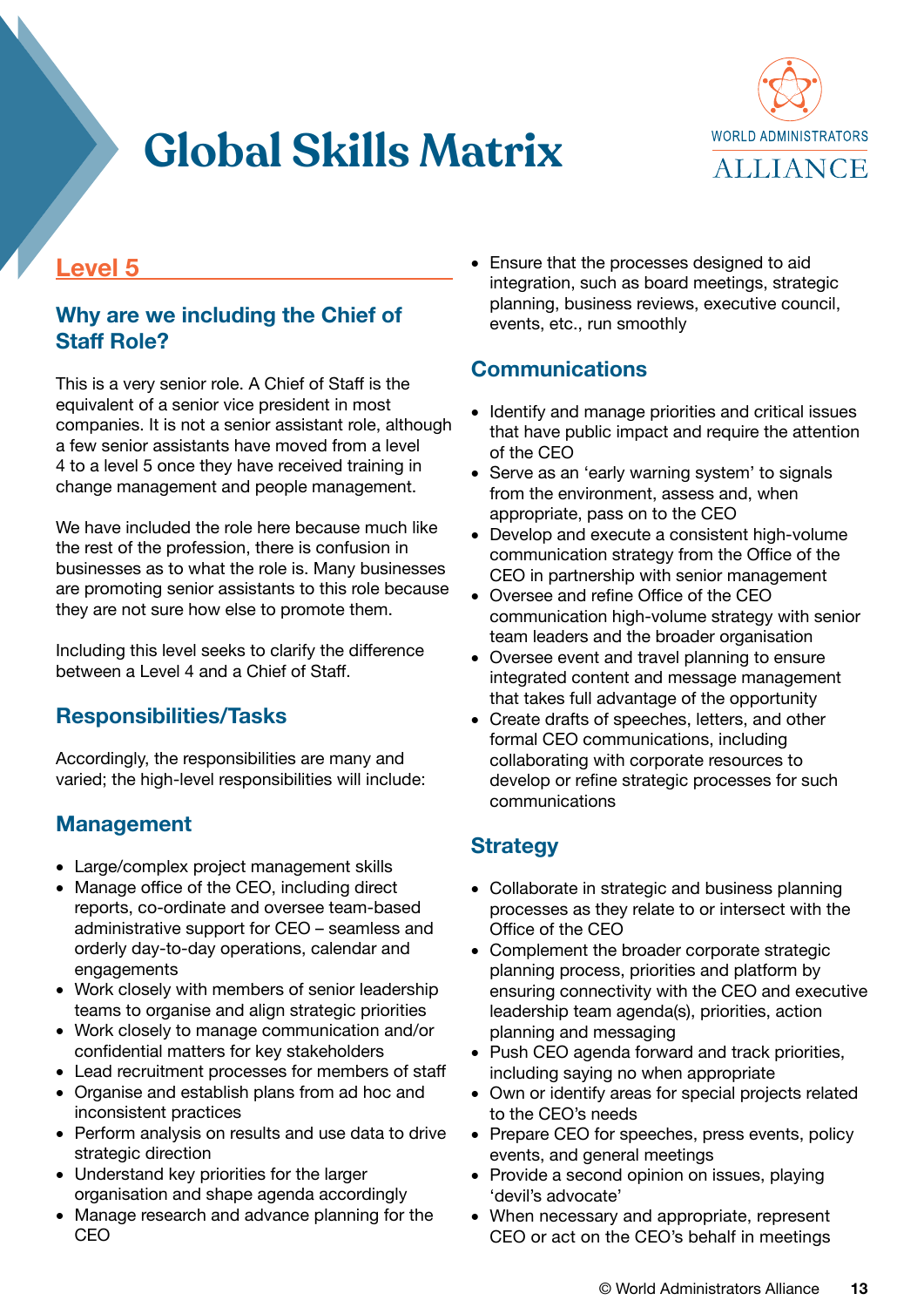

and/or events internal and external to the corporation

- Attend all senior management and strategy meetings
- Communicate with the CEO on key priorities, decisions, and action items
- Manage email follow-up, correspondence, and process facilitation
- Ensure the CEO is working on the most important items for the company

### **Skills & Personal Qualities**

As befits a senior role, this position usually requires a highly experienced and capable professional, and often with a consultancy or troubleshooting background. In addition, particular skills and qualities are a high priority:

#### **1. Skills**

- Broad understanding of all areas of business including change leadership, compliance and planning
- Advanced research, analysis and briefing
- Internally facing role maximising the efficiency and operations of the organisation and CEO
- Works with the CEO representing as required
- Strategic thinking, understanding, and knowledge
- Leadership and management expertise with organisational and strategic dexterity
- Sensitivities of cultural diversity and inclusion
- High level communication/interpersonal skills (esp. listening, tact, diplomacy, negotiation, problem solving, emotional intelligence, judgement, decision making) across all levels of the organisation
- High performing team building/relationship skills
- Large/complex project management skills

#### **2. Personal Qualities**

- Conscientious and reliable
- Able to work under pressure with tight, often shifting, deadlines
- Executive presence and personal impact, demonstrating comfort speaking internally or externally on behalf of the CEO
- Flexible when required, handle change and ambiguity with positivity
- Self-confident and credible
- Extremely trustworthy with the ability to handle confidential matters and sensitive information or situations with discretion
- Proactive and decisive
- High levels of cognitive flexibility; comfortable switching between strategic and operational thinking

#### [Level 5 Role Profile](https://wa-summit.com/wp-content/uploads/2021/09/2021-09-16-Level-5-Job-Profile.pdf)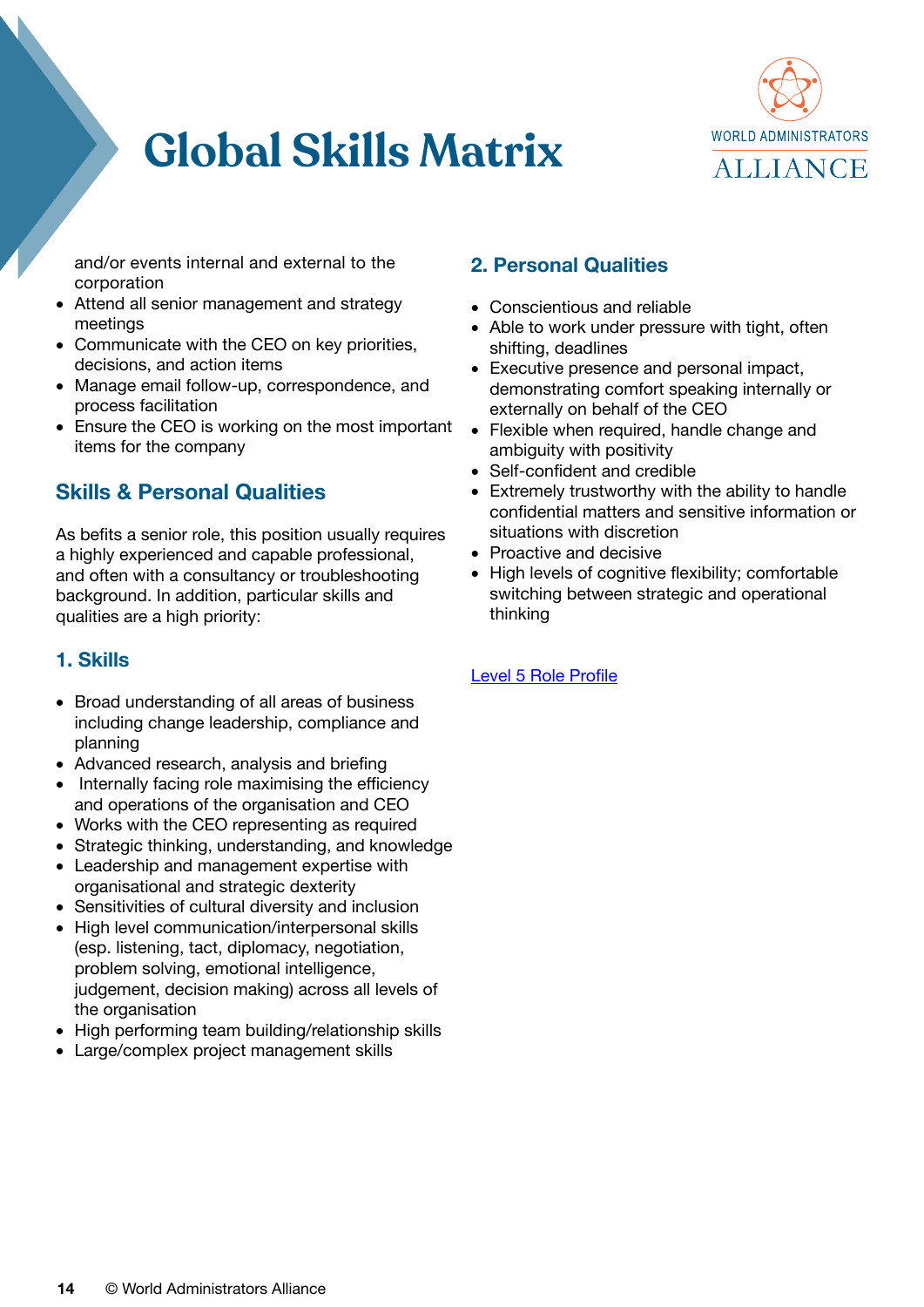

The Global Skills Matrix (GSM) does not focus on job titles or job descriptions, as many organisations already have their own internal frameworks and sector specific duties for their administrators. Nor does it include recommendations for renumeration because this will vary dependent on geography and sector. However, it does form a basis for much needed discussion on all of these areas within individual organisations.

This GSM is a living document and should be modified, added to or adjusted as required both to fit your organisation and as the profession changes.

It is assumed that each higher level includes the skills of the previous level(s). For example, the Level 3 skills are in addition to those in L1 & 2.

| <b>Entry Level</b>                                                                                                                                                                                                                                                                                                                                                                                                                                                                                                                                                                              | <b>Transactional</b>                                                                                                                                                                                                                                                                     | <b>Transactional</b><br>+ Strategic                                                                                                                                                                                                                                                                                                                                                                                                                                                                                                                                   | <b>Strategic</b>                                                                                                                                                                                                                                                                                                                                                                                                                                                                                                                                                                  | <b>Chief of Staff</b>                                                                                                                                                                                                                                                                                                                                                                                                                                                                                                                                                                                                                                                                                                                                                                                                   |
|-------------------------------------------------------------------------------------------------------------------------------------------------------------------------------------------------------------------------------------------------------------------------------------------------------------------------------------------------------------------------------------------------------------------------------------------------------------------------------------------------------------------------------------------------------------------------------------------------|------------------------------------------------------------------------------------------------------------------------------------------------------------------------------------------------------------------------------------------------------------------------------------------|-----------------------------------------------------------------------------------------------------------------------------------------------------------------------------------------------------------------------------------------------------------------------------------------------------------------------------------------------------------------------------------------------------------------------------------------------------------------------------------------------------------------------------------------------------------------------|-----------------------------------------------------------------------------------------------------------------------------------------------------------------------------------------------------------------------------------------------------------------------------------------------------------------------------------------------------------------------------------------------------------------------------------------------------------------------------------------------------------------------------------------------------------------------------------|-------------------------------------------------------------------------------------------------------------------------------------------------------------------------------------------------------------------------------------------------------------------------------------------------------------------------------------------------------------------------------------------------------------------------------------------------------------------------------------------------------------------------------------------------------------------------------------------------------------------------------------------------------------------------------------------------------------------------------------------------------------------------------------------------------------------------|
| Reactive first role<br>or returner                                                                                                                                                                                                                                                                                                                                                                                                                                                                                                                                                              | Reactive                                                                                                                                                                                                                                                                                 | <b>Reactive -&gt; Proactive</b>                                                                                                                                                                                                                                                                                                                                                                                                                                                                                                                                       | <b>Fully Proactive</b>                                                                                                                                                                                                                                                                                                                                                                                                                                                                                                                                                            | Leader                                                                                                                                                                                                                                                                                                                                                                                                                                                                                                                                                                                                                                                                                                                                                                                                                  |
| Communication skills -<br>written, on the phone,<br>& face to face<br>Technology -<br>$\blacksquare$<br>knowledge of office<br>software e.g. Microsoft<br>Office or Google<br>equivalent<br>Basic social media<br>$\blacksquare$<br>Organisational &<br>planning skills<br>Attention to detail &<br>accuracy<br>Information collection<br>& management<br><b>Customer service</b><br>orientation<br>Adaptability & flexibility<br><b>Teamwork</b><br>Discretion.<br>$\blacksquare$<br>confidentiality &<br>integrity<br><b>Emotional intelligence</b><br>Problem solving<br>Self-motivated<br>٠ | Knowledge of<br>administrative<br>procedures and<br>processes<br>Strong communication<br>skills<br>Knowledge of<br>٠<br>principles & practices<br>of basic office<br>management<br>Time management,<br>prioritising<br>Decision making<br><b>Ethical awareness</b><br>Cultural awareness | Diplomacy &<br>negotiation<br><b>Higher level</b><br>communication skills<br>Foresight,<br>anticipation, &<br>initiative<br>People management<br>Digital fluency across<br>a wide range of<br>platforms<br>Design skills<br>Data analysis<br>Project / event<br>management<br>Mentor / Coach<br>Understanding of<br>the organisation's<br>& executive(s)'s<br>objectives, goals, &<br><b>KPIs</b><br>Resilience & stress<br>$\blacksquare$<br>tolerance<br>Delegation<br>Office co-ordination/<br>management<br>e.g. budgeting,<br>parking, vehicles &<br>maintenance | Usually board level /<br>C-Suite<br>Strategic planning<br>Critical thinking<br>Complex problem<br>solving<br>Complex analysis &<br>evaluation<br>$\blacksquare$<br>Leadership<br>Leading projects<br>Ability to work<br>autonomously<br>Understanding of all<br>key business areas<br>ie: risk management,<br>business finance,<br>marketing,<br>HR, customer<br>management,<br>governance<br>Sector specific<br>specialism or<br>technical knowledge<br>Proactively<br>supporting & driving<br>the organisation's<br>& the executive(s)'s<br>objectives, goals, &<br><b>KPIs</b> | Broad understanding of all<br>areas of the business<br>Internal facing role<br>maximising the efficiency<br>& operations of the<br>organisation & CEO<br>Works with the CEO<br>$\blacksquare$<br>representing as required<br>Advanced research,<br>analysis & briefing<br>Strategic thinking,<br>understanding, &<br>knowledge<br>Leadership & management<br>expertise with<br>organisational & strategic<br>dexterity<br>Sensitivity of cultural<br>diversity & inclusion<br>High level communication<br>& interpersonal skills<br>(esp. listening, tact,<br>diplomacy, negotiation,<br>problem solving, emotional<br>intelligence, judgement,<br>decision making) across all<br>levels of the organisation<br>High performing team<br>building & relationship<br>skills<br>Large/complex project<br>management skills |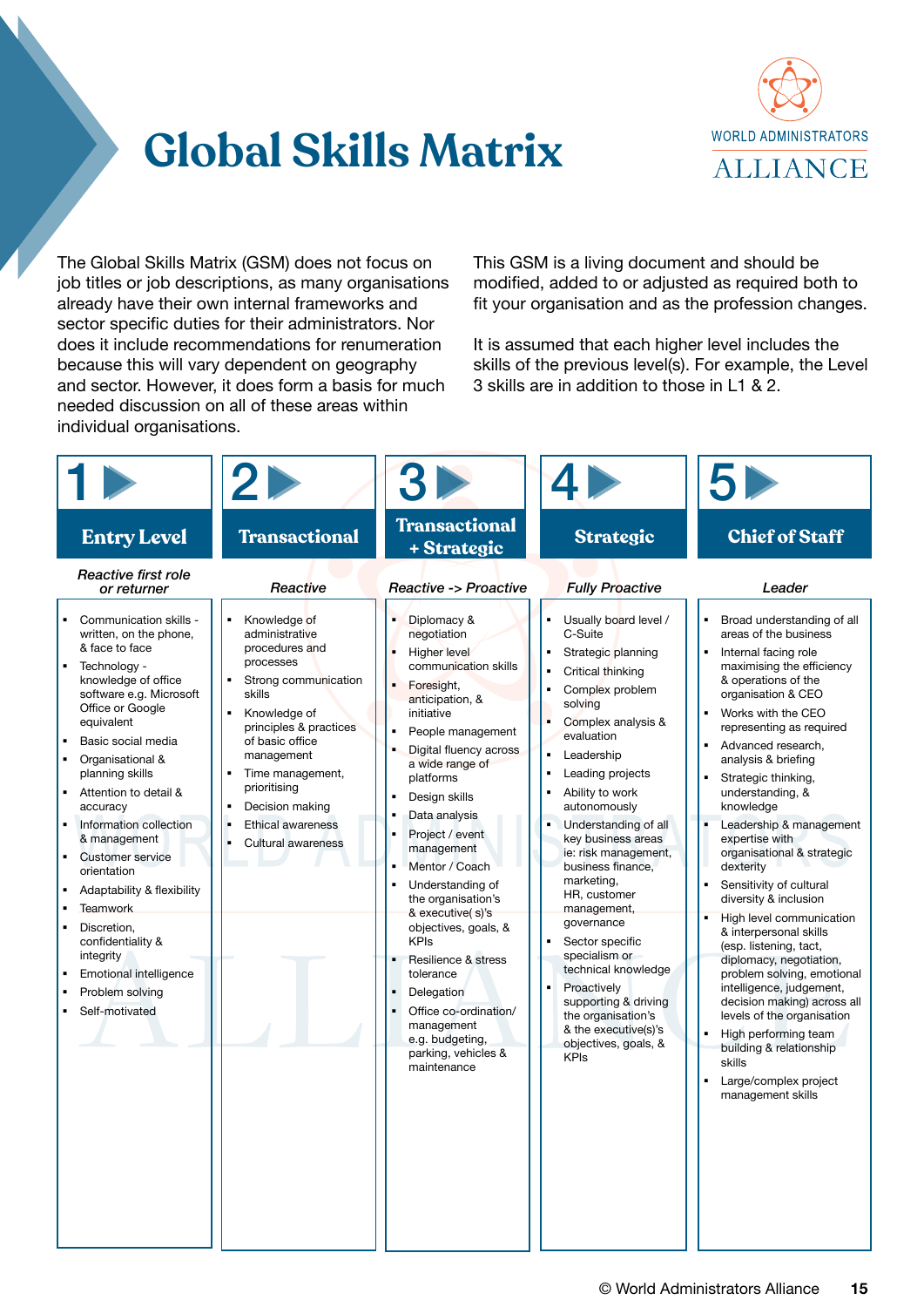

# **Tasks Matrix**

The Global Skills Matrix should be used in conjunction with this Tasks Matrix. It should be noted that this is not an exhaustive list of tasks. It is purely a guide to provide a basis for discussion when creating job descriptions and career plans.

It is assumed that each higher level includes the tasks of the previous level(s). So, for example, the tasks listed in Level 3 are in addition to those in Levels 1 & 2.

|                                                                                                                                                                                                                                                                                                                                                                                                                                                           |                                                                                                                                                                                                                                                                                                                                                                                                           | 31<br><b>Transactional</b>                                                                                                                                                                                                                                                                                                                                                                                                                                                                                                                                                  |                                                                                                                                                                                                                                                                                                                                                                                                                                                                                                                              |                                                                                                                                                                                                                                                                                                                                                                                                                                                                                                                                                                                                                                                                                        |
|-----------------------------------------------------------------------------------------------------------------------------------------------------------------------------------------------------------------------------------------------------------------------------------------------------------------------------------------------------------------------------------------------------------------------------------------------------------|-----------------------------------------------------------------------------------------------------------------------------------------------------------------------------------------------------------------------------------------------------------------------------------------------------------------------------------------------------------------------------------------------------------|-----------------------------------------------------------------------------------------------------------------------------------------------------------------------------------------------------------------------------------------------------------------------------------------------------------------------------------------------------------------------------------------------------------------------------------------------------------------------------------------------------------------------------------------------------------------------------|------------------------------------------------------------------------------------------------------------------------------------------------------------------------------------------------------------------------------------------------------------------------------------------------------------------------------------------------------------------------------------------------------------------------------------------------------------------------------------------------------------------------------|----------------------------------------------------------------------------------------------------------------------------------------------------------------------------------------------------------------------------------------------------------------------------------------------------------------------------------------------------------------------------------------------------------------------------------------------------------------------------------------------------------------------------------------------------------------------------------------------------------------------------------------------------------------------------------------|
| <b>Entry Level</b><br>Reactive first role<br>or returner<br>Answering the phone,<br>taking messages, &<br>redirecting calls to<br>appropriate colleagues<br>Filing<br>Data entry<br>Creating spreadsheets<br>Creating / updating<br>presentations<br>Producing text<br>documents<br>Covering reception<br>Processing & directing<br>mail & incoming<br>packages or deliveries<br>Prepare outgoing mail<br>Monitoring stocks of<br>office supplies (toner, | <b>Transactional</b><br>Reactive<br>٠<br>Calendar management<br>٠<br>Travel arranging<br>Email triage<br>٠<br>Organises meetings<br>Expenses<br>Minute taking<br>Preparing documents<br>for meetings &<br>business trips<br>Sets up conference<br>calls / virtual meetings<br>Schedules own<br>priorities<br>Works with realistic<br>time estimates<br>Can juggle multiple<br>tasks<br>Project assistance | + Strategic<br><b>Reactive -&gt; Proactive</b><br>٠<br>Organise events /<br>meetings / conferences<br>Finds ways to improve<br>personal administrative<br>processes<br>Assists project teams<br>in timely completion<br>Answers basic emails<br>on behalf of principal<br>Manages & maintains<br>basic budgets<br>٠<br>Manages a small<br>team of transactional<br>administrators<br>Mentors / coaches<br>more junior<br>administrators<br>Maintains & updates<br>administrative & HR                                                                                       | <b>Strategic</b><br><b>Fully Proactive</b><br>$\blacksquare$<br>Oversees & supervises<br>all administrative<br>functions incl. training<br>recommendations,<br>identifying frustrations,<br>& implementing<br>improvements in<br>processes<br>Attends leadership<br>meetings as part of<br>the leadership team to<br>support principal<br>Prepares & maintains<br>company documents<br>& reports<br>Answers complex<br>emails on behalf of<br>principal<br>Reviews & approves<br>expense reports                             | <b>Chief of Staff</b><br>Leader<br>Manage office of CEO<br>incl. direct reports<br>Takes meetings &<br>represents on behalf of<br>CEO<br>Acts as communication<br>arm for CEO with staff &<br>stakeholders<br>Takes over projects the<br>CEO is too busy to do<br>Works with CEO's direct<br>reports to ensure projects<br>are delivered on time<br>Able to challenge<br>ideas, offer a different<br>perspective & skills, &<br>asks the right questions<br>Prioritises for the CEO, to<br>ensure they're working on<br>the most important items<br>Helps complete priority                                                                                                            |
| stationary etc) &<br>reporting shortages<br>Assisting with copying,<br>collecting & distributing<br>office paperwork<br>Booking meeting<br>$\blacksquare$<br>rooms & managing<br>small events                                                                                                                                                                                                                                                             | ٠<br>Operational assistance<br>٠<br>May support teams or<br>office functions i.e. HR,<br>finance, sales                                                                                                                                                                                                                                                                                                   | databases, records,<br>correspondence<br>٠<br>Supports HR functions<br>Manages multiple<br>٠<br>managers effectively<br>Presents at meetings<br>٠<br>Implements or<br>$\blacksquare$<br>maintains a disaster<br>recovery plan<br>Prepares systems<br>to track workflow &<br>responsibilities<br>Responsible for<br>meeting administration<br>incl. preparation of<br>agenda, papers &<br>minutes<br>Confidently<br>participates in online<br>meetings/ video calls<br>Researches &<br>recommends suppliers<br>Formatting & proof<br>reading<br>Awareness of staff<br>morale | Leads projects<br>Takes the lead in<br>preparation of project<br>documents, reports,<br>brochures & budgets<br>Manages &<br>coordinates<br>processes for<br>employee recruitment,<br>performance<br>evaluation &<br>termination<br>Prepares & maintains<br>office procedures<br>Manages & maintains<br>budgets<br>Responsible for<br>governance meeting<br>administration<br>including preparation<br>of agenda, papers &<br>minutes<br>Researches &<br>compiles basic<br>briefing documents<br>Confidently analyses<br>data | items for the CEO, senior<br>management, & across<br>the team<br>Keeps the CEO<br>accountable for<br>commitments<br>Keeps the CEO<br>accessible & open to<br>new ideas, proposals, &<br>practises<br>Leadership of strategic<br>initiatives<br>Researches new revenue<br>streams / projects<br>Researches & creates<br>complex briefing<br>documents e.g. strategic<br>direction & advanced<br>planning, speeches,<br>events, & meetings<br>Manages rhythm /<br>integration of the<br>business e.g. reoccurring<br>leadership meetings<br>Monitor employee<br>satisfaction & explore<br>frustrations<br>Recruit & hires for high<br>level positions & to ensure<br>succession planning |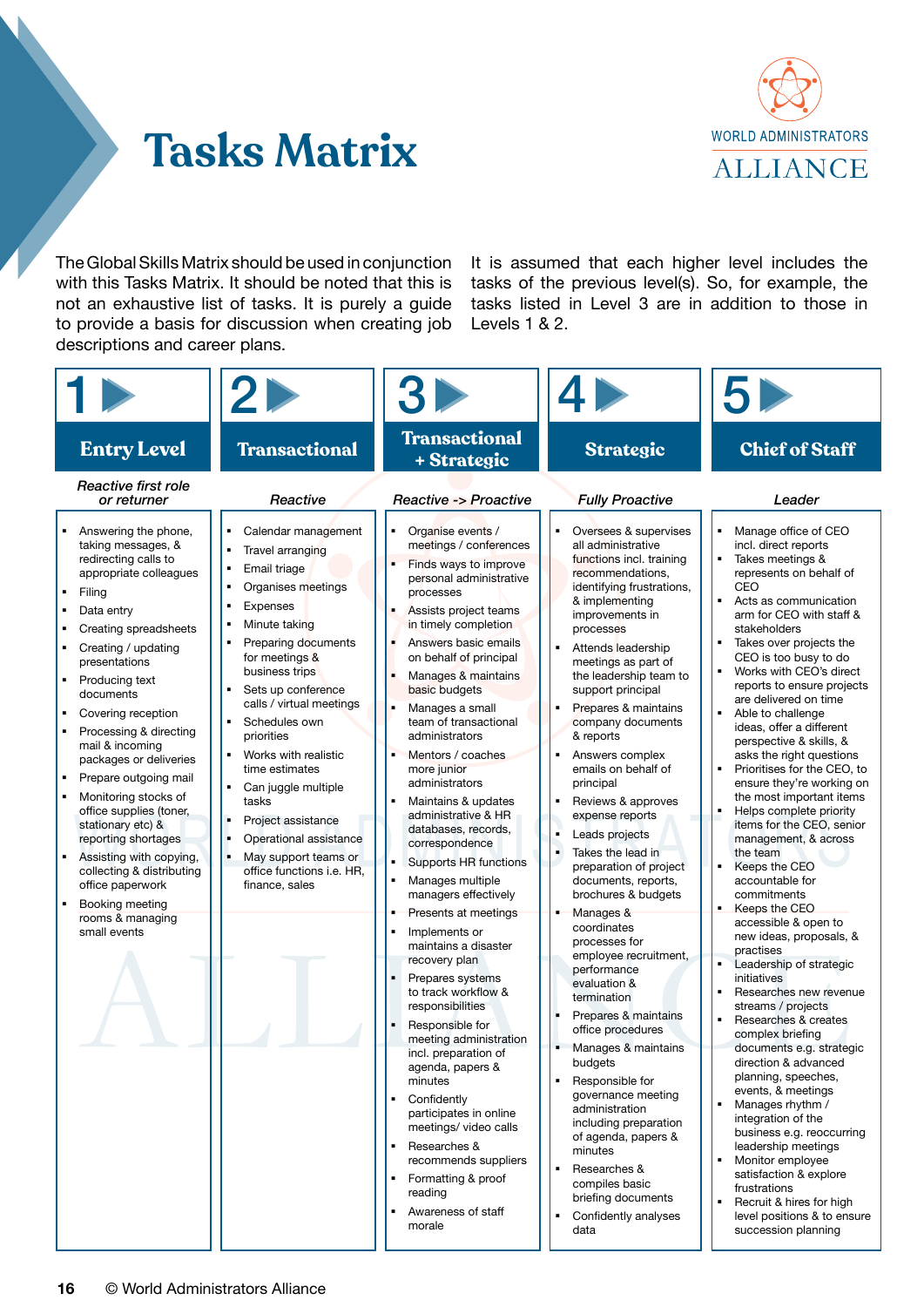



#### Overview of common position titles for each level and the key differences between the levels

| <b>Competence Level</b>                             | <b>Common Position Tiles Include</b>                                                                                                                                                                                                                                                                                                   | <b>Key Differences</b>                                                                                                                                                                                                                                                                                                                                                                                                                                                     |
|-----------------------------------------------------|----------------------------------------------------------------------------------------------------------------------------------------------------------------------------------------------------------------------------------------------------------------------------------------------------------------------------------------|----------------------------------------------------------------------------------------------------------------------------------------------------------------------------------------------------------------------------------------------------------------------------------------------------------------------------------------------------------------------------------------------------------------------------------------------------------------------------|
| <b>Level 1</b><br>Entry                             | • Administrative Assistant<br>• Administrative Officer<br>• Administrative Co-ordinator<br>• Secretarial roles (basic)<br>• Receptionist (often seen as a general<br>administrator)<br>• Sole-charge Administrator/Office<br>Manager<br>• Business Support                                                                             | This covers any role involving general<br>administrative duties for a minimum of<br>50% of the hours worked and provided<br>by a team or individual to an area of<br>the business, but not exclusively on<br>a one-to-one basis with a nominated<br>executive.                                                                                                                                                                                                             |
| <b>Level 2</b><br><b>Transactional</b>              | • Executive Assistant<br>• Personal Assistant<br>• Virtual Assistant<br>• Office Manager (sole charge in small<br>to medium businesses)<br>• Other one-to-one support roles e.g.<br>some Business Support roles<br>• Some lesser responsibility<br>Secretarial <sup>1</sup> roles Often seen as an<br>"Assistant", e.g. Team Assistant | Any role that has a primary focus on<br>providing business support on an<br>individual basis (i.e. one-to-one). In<br>some cases, this may be concurrently<br>to more than one executive, however<br>the nature of the work is still of a one-<br>to-one nature.<br>Knowledge is developing depth, duties<br>become more self-directed and widen.                                                                                                                          |
| Level <sub>3</sub><br>Transactional to<br>Strategic | • Executive Assistant<br>• Personal Assistant<br>• Office Manager (some staff<br>management)<br>• Office Supervisor<br>• Operations Manager<br>• some higher responsibility Secretarial<br>roles<br>• Management Assistant                                                                                                             | Any administrative role where<br>management/supervision of staff is a<br>key component of the role, on top of<br>any administrative duties. This staff<br>involvement incorporates supervision,<br>mentoring, and delegation.<br>This difference should be recognised<br>in the formal description of duties and<br>responsibilities to differentiate it from<br>informal staff supervision, i.e. staff<br>management duties should be clearly<br>identified for the role. |

<sup>1</sup> Secretary is not commonly used throughout the world; however, it is still commonly used in much of Asia and in some specific roles in some countries, consequently it is important to be listed here.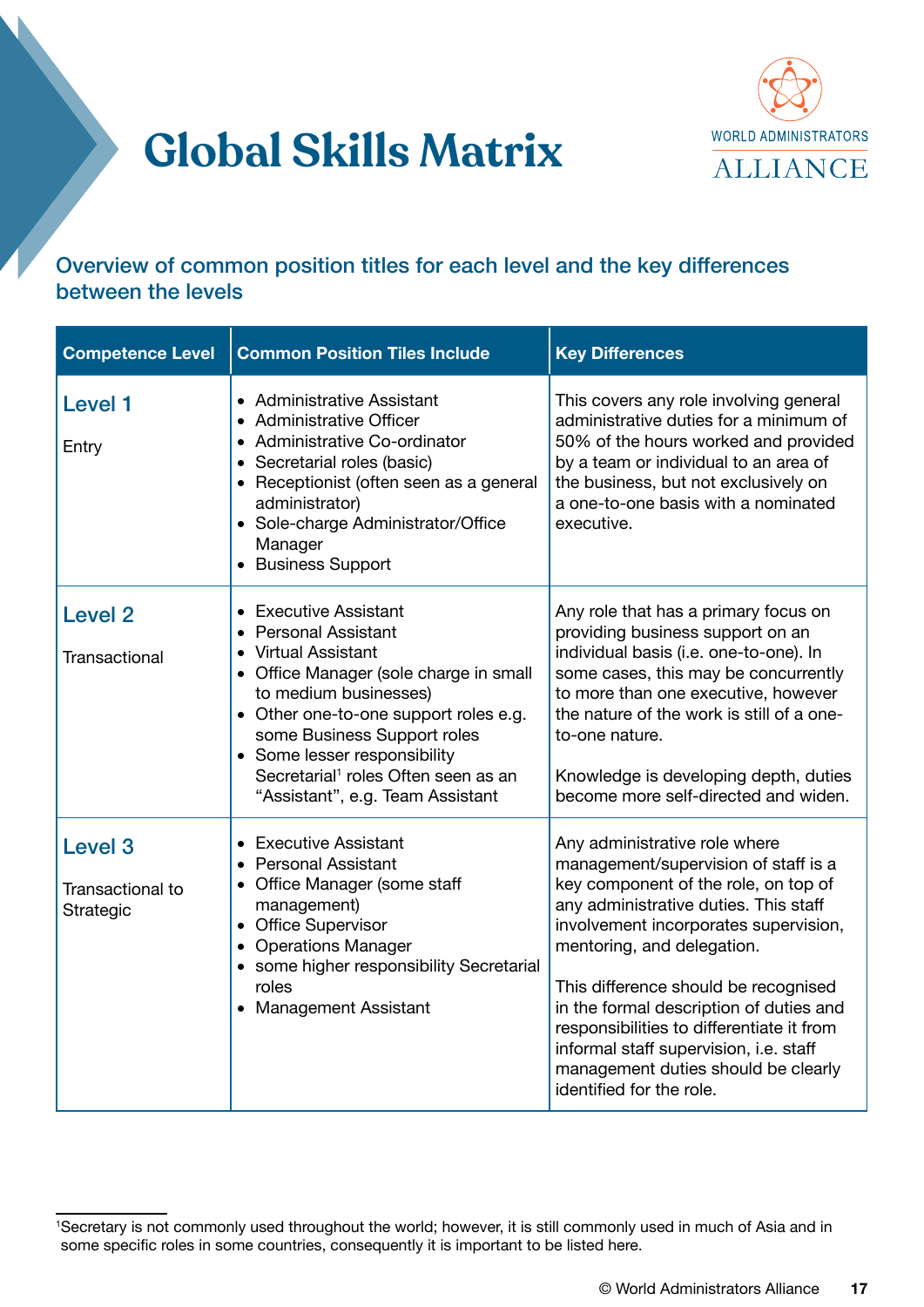

| <b>Competence Level</b>     | <b>Common Position Tiles Include</b>                                                                                                                                                                                                                                                                                                                                                                                                                                                            | <b>Key Differences</b>                                                                                                                                                                                                                                                                                                                                                                                                                                                                                                                                                                                                                                                                                                                                                                                                                                                                                                              |
|-----------------------------|-------------------------------------------------------------------------------------------------------------------------------------------------------------------------------------------------------------------------------------------------------------------------------------------------------------------------------------------------------------------------------------------------------------------------------------------------------------------------------------------------|-------------------------------------------------------------------------------------------------------------------------------------------------------------------------------------------------------------------------------------------------------------------------------------------------------------------------------------------------------------------------------------------------------------------------------------------------------------------------------------------------------------------------------------------------------------------------------------------------------------------------------------------------------------------------------------------------------------------------------------------------------------------------------------------------------------------------------------------------------------------------------------------------------------------------------------|
| <b>Level 4</b><br>Strategic | • Often seen as an Administrative<br>Specialist, higher responsibilities.<br>Administrative specialist roles often<br>have additional responsibilities, e.g.<br>managing events, projects, and<br>governance documentation:<br>• Administration Manager<br>• Executive Assistant to (e.g.: CEO /<br>Board / General Counsel, etc.)<br>• Project Administrator<br>• Project Co-ordinator<br>• Secretary (e.g. Board Secretary)<br>• Business Partner (e.g. Executive<br><b>Business Partner)</b> | Any administrative role where a<br>minimum of 50% of the hours worked<br>are sector-specific or involve specialist<br>or technical knowledge. This includes<br>project work, legal, educational,<br>medical, and governance, etc                                                                                                                                                                                                                                                                                                                                                                                                                                                                                                                                                                                                                                                                                                    |
| Level 5<br>Chief of Staff   | • Chief of Staff                                                                                                                                                                                                                                                                                                                                                                                                                                                                                | The Chief of Staff (CoS) generally<br>works behind the scenes to solve CEO<br>organizational problems, spearhead<br>new projects, and maximize the CEO's<br>time and focus. This individual works<br>directly with the CEO's direct reports,<br>resolving conflicts and issues as they<br>arise.<br>Often, they act as confidante and<br>advisor to the chief executive, serving<br>as a sounding board for ideas. The<br>private sector role especially requires<br>the proactive identification of issues<br>that could impact the successful<br>execution of the CEO's commitments<br>and responsibilities, which include<br>conducting Board meetings and a<br>heavy reliance on frequent travel.<br>The CoS makes the CEO aware of<br>and brings their focus and attention<br>to challenging issues, providing a<br>framework and positioning of innovative<br>ideas, to help resolve recurring<br>problems and mitigate risk. |